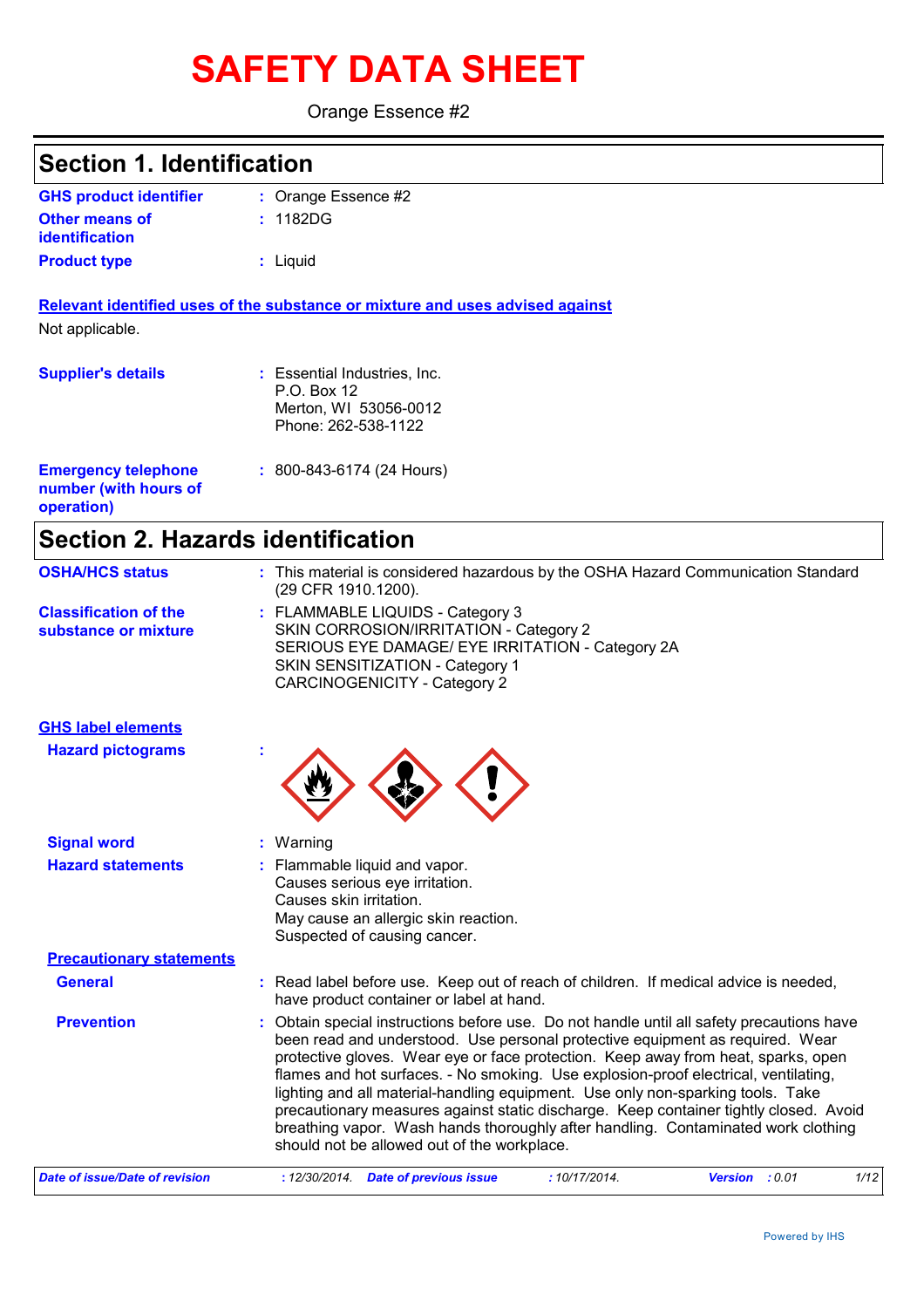# **Section 2. Hazards identification**

| <b>Response</b>                            | : IF exposed or concerned: Get medical attention. IF ON SKIN (or hair): Take off<br>immediately all contaminated clothing. Rinse skin with water or shower. IF ON SKIN:<br>Wash with plenty of soap and water. Take off contaminated clothing. If skin irritation or<br>rash occurs: Get medical attention. IF IN EYES: Rinse cautiously with water for<br>several minutes. Remove contact lenses, if present and easy to do. Continue rinsing. If<br>eye irritation persists: Get medical attention. |
|--------------------------------------------|-------------------------------------------------------------------------------------------------------------------------------------------------------------------------------------------------------------------------------------------------------------------------------------------------------------------------------------------------------------------------------------------------------------------------------------------------------------------------------------------------------|
| <b>Storage</b>                             | : Store locked up. Store in a well-ventilated place. Keep cool.                                                                                                                                                                                                                                                                                                                                                                                                                                       |
| <b>Disposal</b>                            | : Dispose of contents and container in accordance with all local, regional, national and<br>international regulations.                                                                                                                                                                                                                                                                                                                                                                                |
| <b>Hazards not otherwise</b><br>classified | : None known.                                                                                                                                                                                                                                                                                                                                                                                                                                                                                         |

# **Section 3. Composition/information on ingredients**

| Substance/mixture     | : Mixture       |
|-----------------------|-----------------|
| Other means of        | : Not available |
| <b>identification</b> |                 |

#### **CAS number/other identifiers**

| <b>CAS</b> number   | : Not applicable |
|---------------------|------------------|
| <b>Product code</b> | : 1182DG         |

| <b>Ingredient name</b>               | %         | <b>CAS number</b> |
|--------------------------------------|-----------|-------------------|
| Coconut oil diethanolamide           | $10 - 30$ | 68603-42-9        |
| Id-Limonene                          | $5 - 10$  | 5989-27-5         |
| 4-Nonylphenol, branched, ethoxylated | 5 - 10    | 127087-87-0       |
| Diethanolamine                       | $10 - 1$  | 111-42-2          |

Any concentration shown as a range is to protect confidentiality or is due to batch variation.

**There are no additional ingredients present which, within the current knowledge of the supplier and in the concentrations applicable, are classified as hazardous to health or the environment and hence require reporting in this section.**

**Occupational exposure limits, if available, are listed in Section 8.**

### **Section 4. First aid measures**

#### **Description of necessary first aid measures**

| Eye contact         | : Immediately flush eyes with plenty of water, occasionally lifting the upper and lower<br>eyelids. Check for and remove any contact lenses. Continue to rinse for at least 10<br>minutes. Get medical attention.                                                                                                                                                                                                                                                                                                                         |
|---------------------|-------------------------------------------------------------------------------------------------------------------------------------------------------------------------------------------------------------------------------------------------------------------------------------------------------------------------------------------------------------------------------------------------------------------------------------------------------------------------------------------------------------------------------------------|
| <b>Inhalation</b>   | : Remove victim to fresh air and keep at rest in a position comfortable for breathing. If<br>not breathing, if breathing is irregular or if respiratory arrest occurs, provide artificial<br>respiration or oxygen by trained personnel. It may be dangerous to the person providing<br>aid to give mouth-to-mouth resuscitation. Get medical attention. If unconscious, place<br>in recovery position and get medical attention immediately. Maintain an open airway.<br>Loosen tight clothing such as a collar, tie, belt or waistband. |
| <b>Skin contact</b> | : Wash with plenty of soap and water. Remove contaminated clothing and shoes. Wash<br>contaminated clothing thoroughly with water before removing it, or wear gloves.<br>Continue to rinse for at least 10 minutes. Get medical attention. In the event of any<br>complaints or symptoms, avoid further exposure. Wash clothing before reuse. Clean<br>shoes thoroughly before reuse.                                                                                                                                                     |

| Date of issue/Date of revision | : 12/30/2014 Date of previous issue |  | 10/17/2014. | <b>Version</b> : 0.01 |  | 2/12 |
|--------------------------------|-------------------------------------|--|-------------|-----------------------|--|------|
|--------------------------------|-------------------------------------|--|-------------|-----------------------|--|------|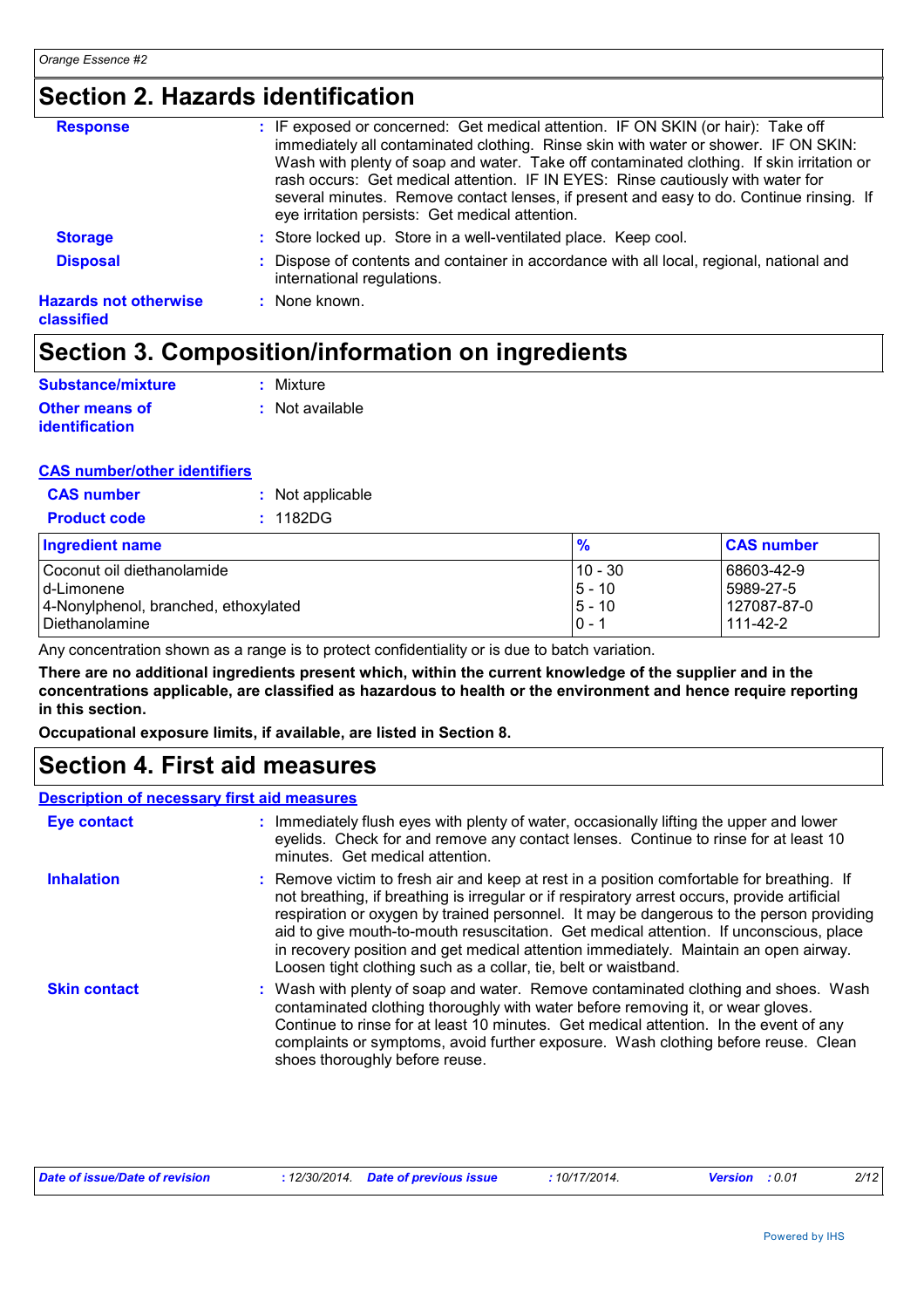| <b>Ingestion</b> | : Wash out mouth with water. Remove dentures if any. Remove victim to fresh air and                                                                                                                                                                                 |
|------------------|---------------------------------------------------------------------------------------------------------------------------------------------------------------------------------------------------------------------------------------------------------------------|
|                  | keep at rest in a position comfortable for breathing. If material has been swallowed and<br>the exposed person is conscious, give small quantities of water to drink. Stop if the<br>exposed person feels sick as vomiting may be dangerous. Do not induce vomiting |
|                  | unless directed to do so by medical personnel. If vomiting occurs, the head should be<br>kept low so that vomit does not enter the lungs. Get medical attention. Never give                                                                                         |
|                  | anything by mouth to an unconscious person. If unconscious, place in recovery position<br>and get medical attention immediately. Maintain an open airway. Loosen tight clothing<br>such as a collar, tie, belt or waistband.                                        |

| Most important symptoms/effects, acute and delayed |                                                                                                                                                                                                                                                                       |
|----------------------------------------------------|-----------------------------------------------------------------------------------------------------------------------------------------------------------------------------------------------------------------------------------------------------------------------|
| <b>Potential acute health effects</b>              |                                                                                                                                                                                                                                                                       |
| <b>Eye contact</b>                                 | : Causes serious eye irritation.                                                                                                                                                                                                                                      |
| <b>Inhalation</b>                                  | : No known significant effects or critical hazards.                                                                                                                                                                                                                   |
| <b>Skin contact</b>                                | : Causes skin irritation. May cause an allergic skin reaction.                                                                                                                                                                                                        |
| <b>Ingestion</b>                                   | : Irritating to mouth, throat and stomach.                                                                                                                                                                                                                            |
| <b>Over-exposure signs/symptoms</b>                |                                                                                                                                                                                                                                                                       |
| <b>Eye contact</b>                                 | : Adverse symptoms may include the following:<br>pain or irritation<br>watering<br>redness                                                                                                                                                                            |
| <b>Inhalation</b>                                  | : No specific data.                                                                                                                                                                                                                                                   |
| <b>Skin contact</b>                                | : Adverse symptoms may include the following:<br>irritation<br>redness                                                                                                                                                                                                |
| <b>Ingestion</b>                                   | : No specific data.                                                                                                                                                                                                                                                   |
|                                                    | Indication of immediate medical attention and special treatment needed, if necessary                                                                                                                                                                                  |
| <b>Notes to physician</b>                          | : Treat symptomatically. Contact poison treatment specialist immediately if large<br>quantities have been ingested or inhaled.                                                                                                                                        |
| <b>Specific treatments</b>                         | : No specific treatment.                                                                                                                                                                                                                                              |
| <b>Protection of first-aiders</b>                  | : No action shall be taken involving any personal risk or without suitable training. It may<br>be dangerous to the person providing aid to give mouth-to-mouth resuscitation. Wash<br>contaminated clothing thoroughly with water before removing it, or wear gloves. |

### **See toxicological information (Section 11)**

# **Section 5. Fire-fighting measures**

| <b>Extinguishing media</b>                           |                                                                                                                                                                                                                       |
|------------------------------------------------------|-----------------------------------------------------------------------------------------------------------------------------------------------------------------------------------------------------------------------|
| <b>Suitable extinguishing</b><br>media               | : Use dry chemical, $CO2$ , water spray (fog) or foam.                                                                                                                                                                |
| Unsuitable extinguishing<br>media                    | : Do not use water jet.                                                                                                                                                                                               |
| <b>Specific hazards arising</b><br>from the chemical | : Flammable liquid and vapor. In a fire or if heated, a pressure increase will occur and<br>the container may burst, with the risk of a subsequent explosion. Runoff to sewer may<br>create fire or explosion hazard. |

| Date of issue/Date of revision | : 12/30/2014 Date of previous issue | 10/17/2014. | <b>Version</b> : 0.01 | 3/12 |
|--------------------------------|-------------------------------------|-------------|-----------------------|------|
|                                |                                     |             |                       |      |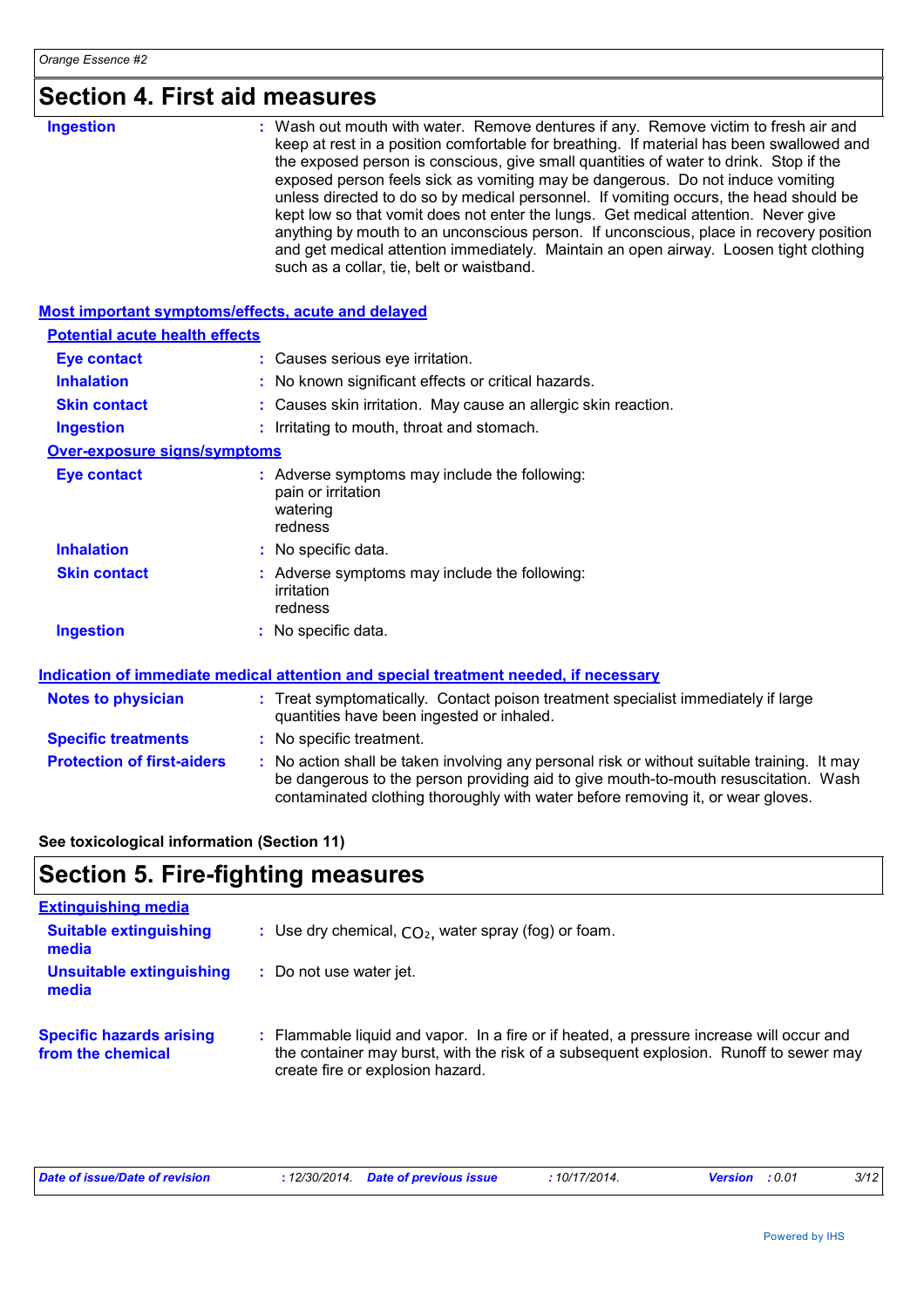### **Section 5. Fire-fighting measures**

| <b>Hazardous thermal</b><br>decomposition products       | Decomposition products may include the following materials:<br>carbon dioxide<br>carbon monoxide<br>sulfur oxides<br>metal oxide/oxides                                                                                                                                                                                       |
|----------------------------------------------------------|-------------------------------------------------------------------------------------------------------------------------------------------------------------------------------------------------------------------------------------------------------------------------------------------------------------------------------|
| <b>Special protective actions</b><br>for fire-fighters   | : Promptly isolate the scene by removing all persons from the vicinity of the incident if<br>there is a fire. No action shall be taken involving any personal risk or without suitable<br>training. Move containers from fire area if this can be done without risk. Use water<br>spray to keep fire-exposed containers cool. |
| <b>Special protective</b><br>equipment for fire-fighters | : Fire-fighters should wear appropriate protective equipment and self-contained breathing<br>apparatus (SCBA) with a full face-piece operated in positive pressure mode.                                                                                                                                                      |

### **Section 6. Accidental release measures**

#### **Personal precautions, protective equipment and emergency procedures**

| For non-emergency<br>personnel   | : No action shall be taken involving any personal risk or without suitable training.<br>Evacuate surrounding areas. Keep unnecessary and unprotected personnel from<br>entering. Do not touch or walk through spilled material. Shut off all ignition sources.<br>No flares, smoking or flames in hazard area. Avoid breathing vapor or mist. Provide<br>adequate ventilation. Wear appropriate respirator when ventilation is inadequate. Put<br>on appropriate personal protective equipment. |
|----------------------------------|-------------------------------------------------------------------------------------------------------------------------------------------------------------------------------------------------------------------------------------------------------------------------------------------------------------------------------------------------------------------------------------------------------------------------------------------------------------------------------------------------|
| For emergency responders         | If specialised clothing is required to deal with the spillage, take note of any information<br>in Section 8 on suitable and unsuitable materials. See also the information in "For non-<br>emergency personnel".                                                                                                                                                                                                                                                                                |
| <b>Environmental precautions</b> | : Avoid dispersal of spilled material and runoff and contact with soil, waterways, drains<br>and sewers. Inform the relevant authorities if the product has caused environmental<br>pollution (sewers, waterways, soil or air).                                                                                                                                                                                                                                                                 |

#### **Methods and materials for containment and cleaning up**

| <b>Small spill</b> | : Stop leak if without risk. Move containers from spill area. Use spark-proof tools and<br>explosion-proof equipment. Dilute with water and mop up if water-soluble. Alternatively,<br>or if water-insoluble, absorb with an inert dry material and place in an appropriate waste<br>disposal container. Dispose of via a licensed waste disposal contractor.                                                                                                                                                                                                                                                                                                                                                                                                        |
|--------------------|----------------------------------------------------------------------------------------------------------------------------------------------------------------------------------------------------------------------------------------------------------------------------------------------------------------------------------------------------------------------------------------------------------------------------------------------------------------------------------------------------------------------------------------------------------------------------------------------------------------------------------------------------------------------------------------------------------------------------------------------------------------------|
| <b>Large spill</b> | : Stop leak if without risk. Move containers from spill area. Use spark-proof tools and<br>explosion-proof equipment. Approach release from upwind. Prevent entry into sewers,<br>water courses, basements or confined areas. Wash spillages into an effluent treatment<br>plant or proceed as follows. Contain and collect spillage with non-combustible,<br>absorbent material e.g. sand, earth, vermiculite or diatomaceous earth and place in<br>container for disposal according to local regulations (see Section 13). Dispose of via a<br>licensed waste disposal contractor. Contaminated absorbent material may pose the<br>same hazard as the spilled product. Note: see Section 1 for emergency contact<br>information and Section 13 for waste disposal. |

### **Section 7. Handling and storage**

#### **Protective measures** : Put on appropriate personal protective equipment (see Section 8). Persons with a set on the a history of skin sensitization problems should not be employed in any process in which this product is used. Avoid exposure - obtain special instructions before use. Do not handle until all safety precautions have been read and understood. Do not get in eyes or on skin or clothing. Do not ingest. Avoid breathing vapor or mist. Use only with adequate ventilation. Wear appropriate respirator when ventilation is inadequate. Do not enter storage areas and confined spaces unless adequately ventilated. Keep in the original container or an approved alternative made from a compatible material, kept **Precautions for safe handling** *Date of issue/Date of revision* **:** *12/30/2014. Date of previous issue : 10/17/2014. Version : 0.01 4/12*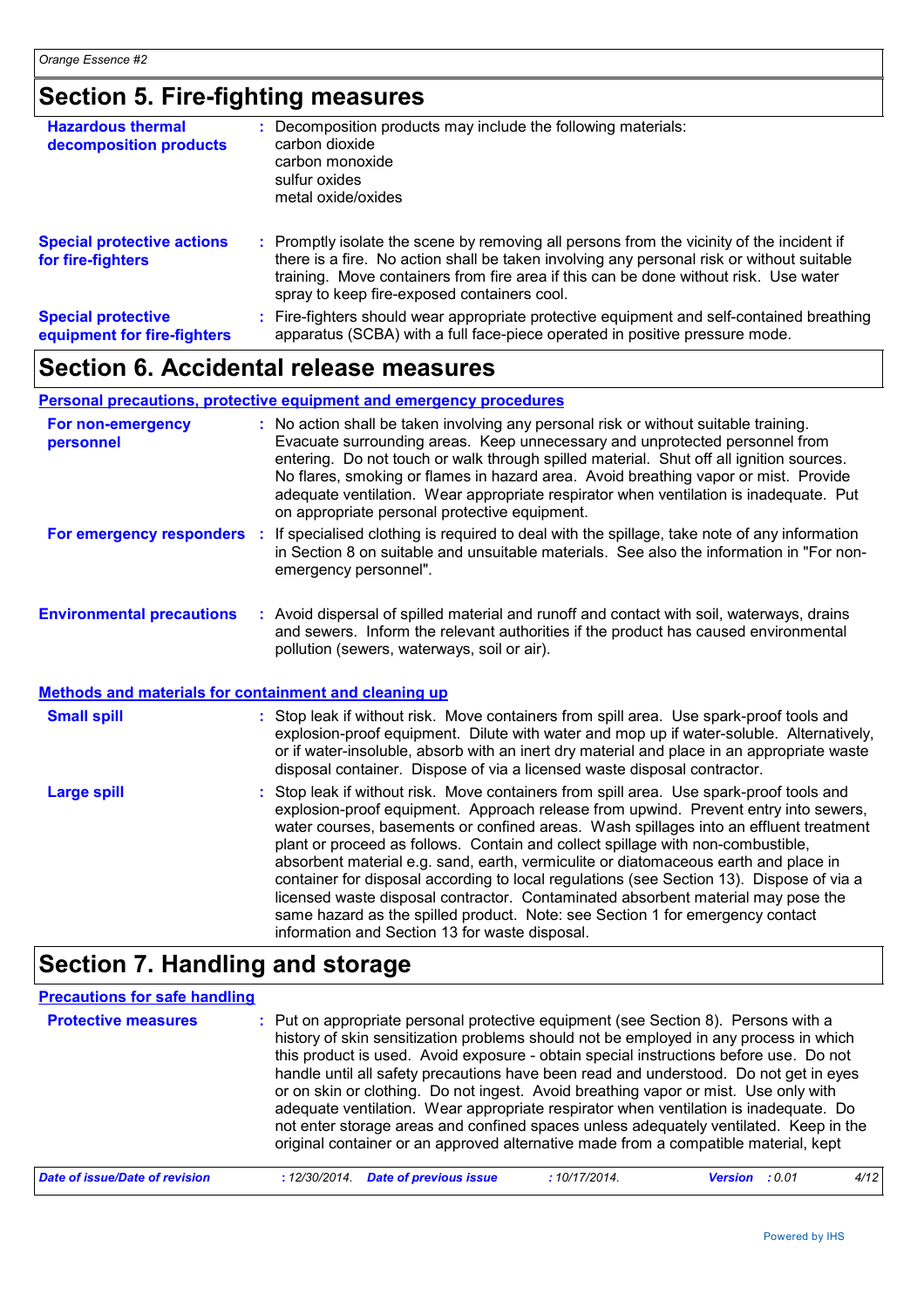# **Section 7. Handling and storage**

|                                                                                  | tightly closed when not in use. Store and use away from heat, sparks, open flame or<br>any other ignition source. Use explosion-proof electrical (ventilating, lighting and<br>material handling) equipment. Use only non-sparking tools. Take precautionary<br>measures against electrostatic discharges. Empty containers retain product residue<br>and can be hazardous. Do not reuse container.                                                                                                                                                                                                                          |
|----------------------------------------------------------------------------------|------------------------------------------------------------------------------------------------------------------------------------------------------------------------------------------------------------------------------------------------------------------------------------------------------------------------------------------------------------------------------------------------------------------------------------------------------------------------------------------------------------------------------------------------------------------------------------------------------------------------------|
| <b>Advice on general</b><br>occupational hygiene                                 | : Eating, drinking and smoking should be prohibited in areas where this material is<br>handled, stored and processed. Workers should wash hands and face before eating,<br>drinking and smoking. Remove contaminated clothing and protective equipment before<br>entering eating areas. See also Section 8 for additional information on hygiene<br>measures.                                                                                                                                                                                                                                                                |
| <b>Conditions for safe storage,</b><br>including any<br><b>incompatibilities</b> | : Store in accordance with local regulations. Store in a segregated and approved area.<br>Store in original container protected from direct sunlight in a dry, cool and well-ventilated<br>area, away from incompatible materials and food and drink. Store locked up. Eliminate<br>all ignition sources. Separate from oxidizing materials. Keep container tightly closed<br>and sealed until ready for use. Containers that have been opened must be carefully<br>resealed and kept upright to prevent leakage. Do not store in unlabeled containers.<br>Use appropriate containment to avoid environmental contamination. |

# **Section 8. Exposure controls/personal protection**

#### **Control parameters**

#### **Occupational exposure limits**

| <b>Ingredient name</b> | <b>Exposure limits</b>                                                                                                                                                                                                                                                                                                                                      |
|------------------------|-------------------------------------------------------------------------------------------------------------------------------------------------------------------------------------------------------------------------------------------------------------------------------------------------------------------------------------------------------------|
| Diethanolamine         | OSHA PEL 1989 (United States, 3/1989).<br>TWA: 3 ppm 8 hours.<br>TWA: 15 mg/m <sup>3</sup> 8 hours.<br>NIOSH REL (United States, 10/2013).<br>TWA: 3 ppm 10 hours.<br>TWA: 15 mg/m <sup>3</sup> 10 hours.<br><b>ACGIH TLV (United States, 6/2013).</b><br>Absorbed through skin.<br>TWA: 1 mg/m <sup>3</sup> 8 hours. Form: Inhalable<br>fraction and vapor |

| <b>Appropriate engineering</b><br>controls | : Use only with adequate ventilation. Use process enclosures, local exhaust ventilation or<br>other engineering controls to keep worker exposure to airborne contaminants below any<br>recommended or statutory limits. The engineering controls also need to keep gas,<br>vapor or dust concentrations below any lower explosive limits. Use explosion-proof<br>ventilation equipment.                                                                                     |
|--------------------------------------------|-----------------------------------------------------------------------------------------------------------------------------------------------------------------------------------------------------------------------------------------------------------------------------------------------------------------------------------------------------------------------------------------------------------------------------------------------------------------------------|
| <b>Environmental exposure</b><br>controls  | : Emissions from ventilation or work process equipment should be checked to ensure<br>they comply with the requirements of environmental protection legislation. In some<br>cases, fume scrubbers, filters or engineering modifications to the process equipment<br>will be necessary to reduce emissions to acceptable levels.                                                                                                                                             |
| <b>Individual protection measures</b>      |                                                                                                                                                                                                                                                                                                                                                                                                                                                                             |
| <b>Hygiene measures</b>                    | : Wash hands, forearms and face thoroughly after handling chemical products, before<br>eating, smoking and using the lavatory and at the end of the working period.<br>Appropriate techniques should be used to remove potentially contaminated clothing.<br>Contaminated work clothing should not be allowed out of the workplace. Wash<br>contaminated clothing before reusing. Ensure that eyewash stations and safety<br>showers are close to the workstation location. |

| Date of issue/Date of revision | : 12/30/2014 Date of previous issue | 10/17/2014. | <b>Version</b> : 0.01 | 5/12 |
|--------------------------------|-------------------------------------|-------------|-----------------------|------|
|                                |                                     |             |                       |      |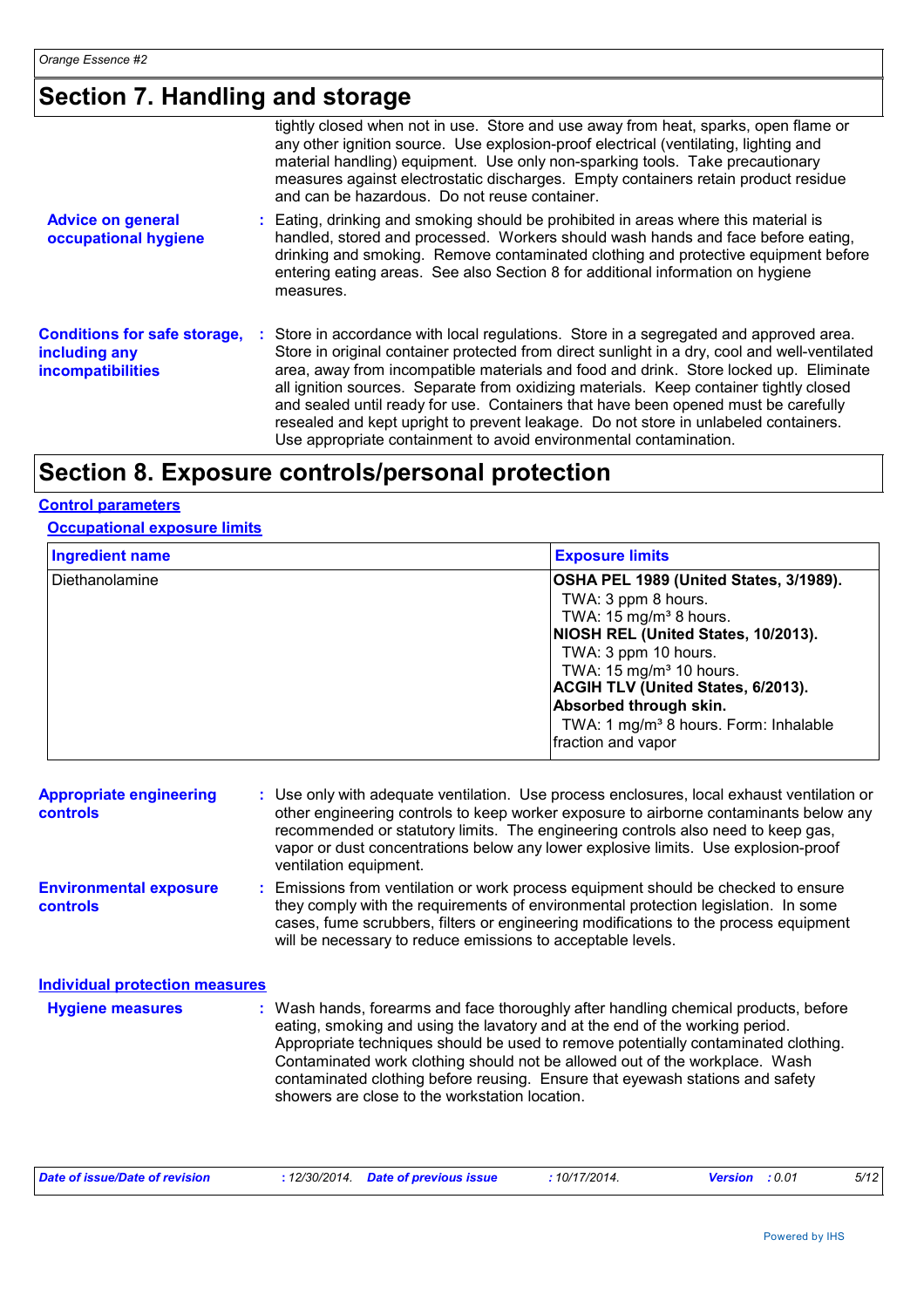# **Section 8. Exposure controls/personal protection**

| <b>Eye/face protection</b>    | : Safety eyewear complying with an approved standard should be used when a risk<br>assessment indicates this is necessary to avoid exposure to liquid splashes, mists,<br>gases or dusts. If contact is possible, the following protection should be worn, unless<br>the assessment indicates a higher degree of protection: chemical splash goggles.                                                                                                                                                                                                                                                                  |
|-------------------------------|------------------------------------------------------------------------------------------------------------------------------------------------------------------------------------------------------------------------------------------------------------------------------------------------------------------------------------------------------------------------------------------------------------------------------------------------------------------------------------------------------------------------------------------------------------------------------------------------------------------------|
| <b>Skin protection</b>        |                                                                                                                                                                                                                                                                                                                                                                                                                                                                                                                                                                                                                        |
| <b>Hand protection</b>        | : Chemical-resistant, impervious gloves complying with an approved standard should be<br>worn at all times when handling chemical products if a risk assessment indicates this is<br>necessary. Considering the parameters specified by the glove manufacturer, check<br>during use that the gloves are still retaining their protective properties. It should be<br>noted that the time to breakthrough for any glove material may be different for different<br>glove manufacturers. In the case of mixtures, consisting of several substances, the<br>protection time of the gloves cannot be accurately estimated. |
| <b>Body protection</b>        | : Personal protective equipment for the body should be selected based on the task being<br>performed and the risks involved and should be approved by a specialist before<br>handling this product. When there is a risk of ignition from static electricity, wear anti-<br>static protective clothing. For the greatest protection from static discharges, clothing<br>should include anti-static overalls, boots and gloves.                                                                                                                                                                                         |
| <b>Other skin protection</b>  | : Appropriate footwear and any additional skin protection measures should be selected<br>based on the task being performed and the risks involved and should be approved by a<br>specialist before handling this product.                                                                                                                                                                                                                                                                                                                                                                                              |
| <b>Respiratory protection</b> | : Use a properly fitted, air-purifying or air-fed respirator complying with an approved<br>standard if a risk assessment indicates this is necessary. Respirator selection must be<br>based on known or anticipated exposure levels, the hazards of the product and the safe<br>working limits of the selected respirator.                                                                                                                                                                                                                                                                                             |

# **Section 9. Physical and chemical properties**

| <b>Appearance</b>                                 |                                                                                                                                         |
|---------------------------------------------------|-----------------------------------------------------------------------------------------------------------------------------------------|
| <b>Physical state</b>                             | : Liquid                                                                                                                                |
| <b>Color</b>                                      | : Light Yellow                                                                                                                          |
| Odor                                              | : Citrus                                                                                                                                |
| <b>Odor threshold</b>                             | : Not available                                                                                                                         |
| pH                                                | $: 8.8 \text{ to } 9.5$                                                                                                                 |
| <b>Melting point</b>                              | : $0^{\circ}$ C (32 $^{\circ}$ F)                                                                                                       |
| <b>Boiling point</b>                              | : $100^{\circ}$ C (212 $^{\circ}$ F)                                                                                                    |
| <b>Flash point</b>                                | : Closed cup: $51^{\circ}$ C (123.8 $^{\circ}$ F) [No sustained combustion under required test conditions<br>listed in DOT 173.120(3).] |
| <b>Evaporation rate</b>                           | : Not available                                                                                                                         |
| <b>Flammability (solid, gas)</b>                  | : Not available                                                                                                                         |
| Lower and upper explosive<br>(flammable) limits   | : Not available                                                                                                                         |
| <b>Vapor pressure</b>                             | $:$ <4 kPa (<30 mm Hg) [room temperature]                                                                                               |
| <b>Vapor density</b>                              | : $<$ 1 [Air = 1]                                                                                                                       |
| <b>Specific gravity</b>                           | $: 0.99$ g/cm <sup>3</sup>                                                                                                              |
| <b>Solubility</b>                                 | : Not available                                                                                                                         |
| <b>Partition coefficient: n-</b><br>octanol/water | : Not available                                                                                                                         |
| <b>Auto-ignition temperature</b>                  | : Not available                                                                                                                         |
| <b>Viscosity</b>                                  | : Not available                                                                                                                         |
| <b>VOC content</b>                                | $: 10\%$                                                                                                                                |
| <b>Date of issue/Date of revision</b>             | 6/12<br>: 12/30/2014. Date of previous issue<br>:10/17/2014.<br><b>Version</b><br>: 0.01                                                |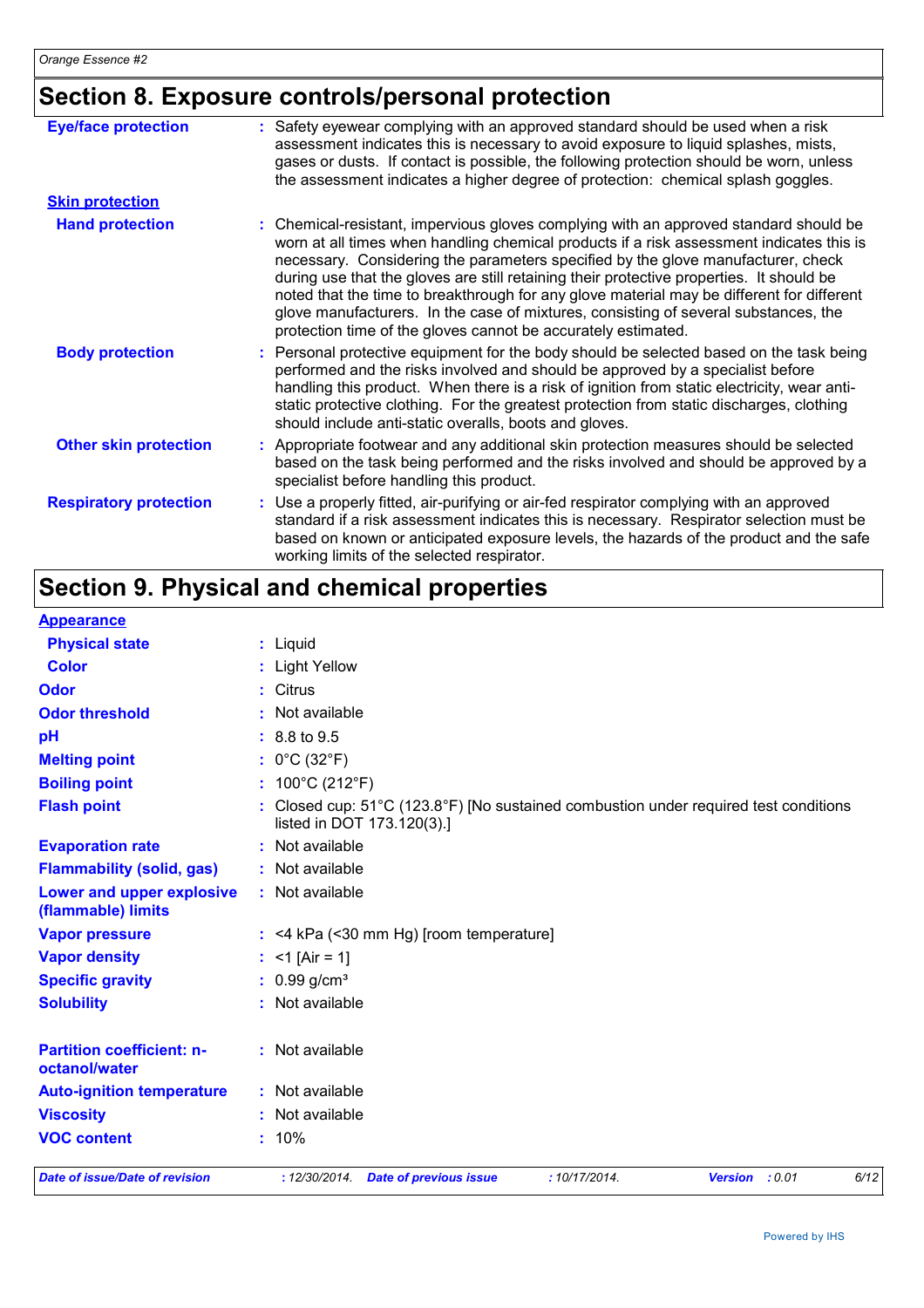# **Section 9. Physical and chemical properties**

VOCs are calculated following the requirements under 40 CFR, Part 59, Subpart C for Consumer Products and Subpart D for Architectural Coatings.

### **Section 10. Stability and reactivity**

| <b>Reactivity</b>                                   | : No specific test data related to reactivity available for this product or its ingredients.                                                                                 |
|-----------------------------------------------------|------------------------------------------------------------------------------------------------------------------------------------------------------------------------------|
| <b>Chemical stability</b>                           | : The product is stable.                                                                                                                                                     |
| <b>Possibility of hazardous</b><br><b>reactions</b> | : Under normal conditions of storage and use, hazardous reactions will not occur.                                                                                            |
| <b>Conditions to avoid</b>                          | : Avoid all possible sources of ignition (spark or flame). Do not pressurize, cut, weld,<br>braze, solder, drill, grind or expose containers to heat or sources of ignition. |
| <b>Incompatible materials</b>                       | Reactive or incompatible with the following materials:<br>oxidizing materials                                                                                                |
| <b>Hazardous decomposition</b><br>products          | : Under normal conditions of storage and use, hazardous decomposition products should<br>not be produced.                                                                    |

## **Section 11. Toxicological information**

#### **Information on toxicological effects**

#### **Acute toxicity**

| <b>Product/ingredient name</b>          | <b>Result</b> | <b>Species</b> | <b>Dose</b> | <b>Exposure</b> |
|-----------------------------------------|---------------|----------------|-------------|-----------------|
| Coconut oil diethanolamide              | LD50 Dermal   | Rabbit         | 12200 mg/kg |                 |
|                                         | LD50 Oral     | Rat            | 1600 mg/kg  |                 |
| d-Limonene                              | LD50 Dermal   | Rabbit         | >5000 mg/kg |                 |
|                                         | LD50 Oral     | Rat            | 4400 mg/kg  |                 |
| 4-Nonylphenol, branched,<br>ethoxylated | LD50 Dermal   | Rabbit         | 2830 mg/kg  |                 |
|                                         | LD50 Oral     | Rat            | 1410 mg/kg  |                 |
| Diethanolamine                          | LD50 Dermal   | Rabbit         | 12200 mg/kg |                 |
|                                         | LD50 Oral     | Rat            | 710 mg/kg   |                 |

**Irritation/Corrosion**

| <b>Product/ingredient name</b> | <b>Result</b>            | <b>Species</b> | <b>Score</b> | <b>Exposure</b> | <b>Observation</b>       |
|--------------------------------|--------------------------|----------------|--------------|-----------------|--------------------------|
| Coconut oil diethanolamide     | Eyes - Severe irritant   | Rabbit         |              | 100             |                          |
|                                |                          |                |              | microliters     |                          |
|                                | Skin - Moderate irritant | Rabbit         |              | 300             |                          |
|                                |                          |                |              | microliters     |                          |
| d-Limonene                     | Skin - Mild irritant     | Rabbit         |              | 24 hours 10     | $\overline{\phantom{a}}$ |
|                                |                          |                |              | Percent         |                          |
| Diethanolamine                 | Eyes - Severe irritant   | Rabbit         |              | 24 hours 750    |                          |
|                                |                          |                |              | Micrograms      |                          |
|                                | Eyes - Severe irritant   | Rabbit         |              | 5500            |                          |
|                                |                          |                |              | milligrams      |                          |
|                                | Skin - Mild irritant     | Rabbit         |              | 24 hours 500    | $\overline{\phantom{a}}$ |
|                                |                          |                |              | milligrams      |                          |
|                                | Skin - Mild irritant     | Rabbit         |              | 50 milligrams   |                          |

#### **Sensitization**

Not available.

#### **Mutagenicity**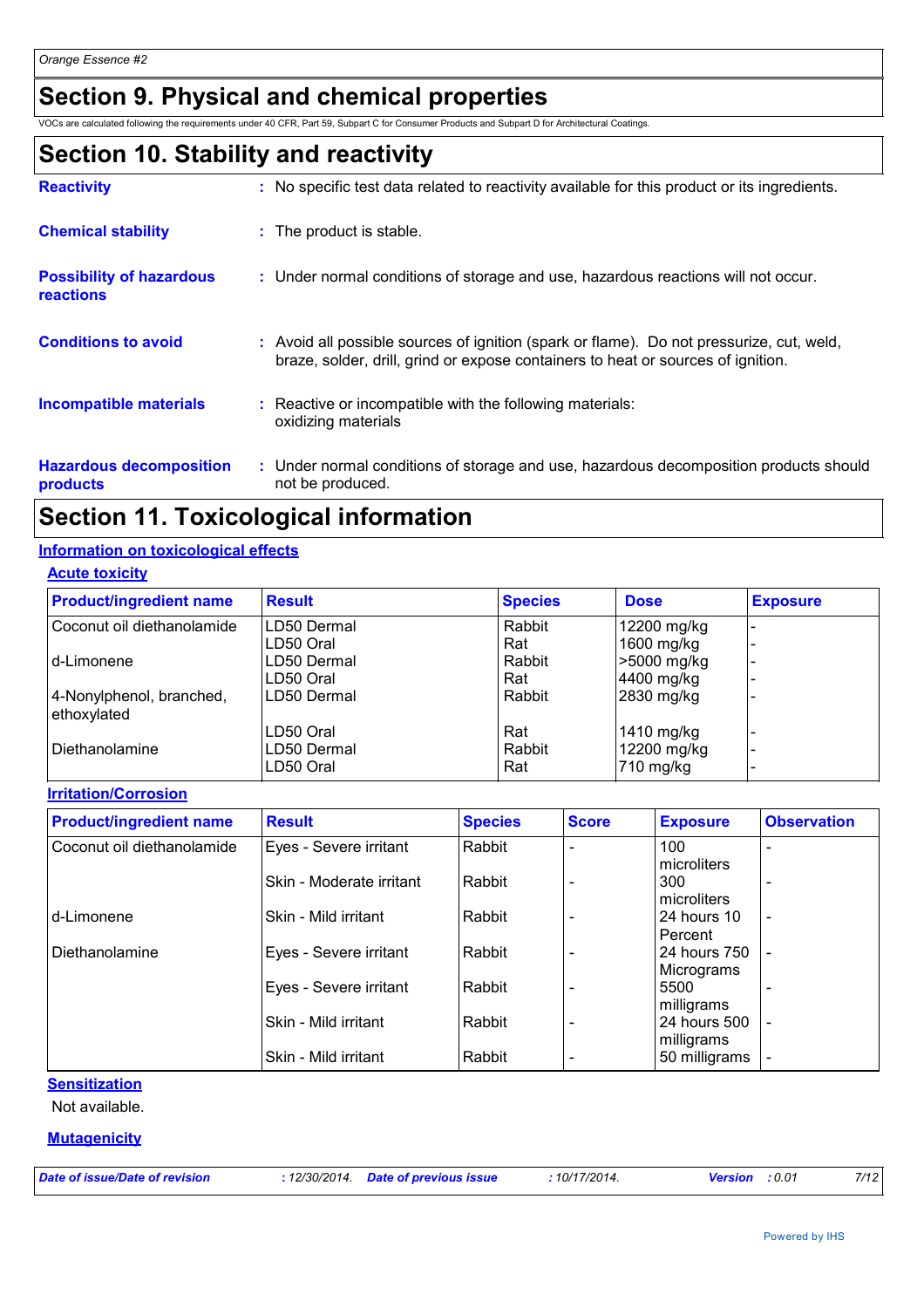# **Section 11. Toxicological information**

#### Not available.

### **Carcinogenicity**

Not available.

### **Classification**

| <b>Product/ingredient name</b> | <b>OSHA</b> | <b>IARC</b> | <b>NTP</b> |
|--------------------------------|-------------|-------------|------------|
| Coconut oil diethanolamide     |             | 2Β          |            |
| Id-Limonene                    |             | w           |            |
| <b>I</b> Diethanolamine        |             | 2Β          |            |

#### **Reproductive toxicity**

Not available.

#### **Teratogenicity**

Not available.

#### **Specific target organ toxicity (single exposure)**

Not available.

#### **Specific target organ toxicity (repeated exposure)**

Not available.

#### **Aspiration hazard**

| <b>Name</b>  | रेesult                      |
|--------------|------------------------------|
| I d-Limonene | ASPIRATION HAZARD - Category |

| <b>Information on the likely</b><br>routes of exposure | : Not available                                                                            |
|--------------------------------------------------------|--------------------------------------------------------------------------------------------|
| <b>Potential acute health effects</b>                  |                                                                                            |
| Eye contact                                            | : Causes serious eye irritation.                                                           |
| <b>Inhalation</b>                                      | : No known significant effects or critical hazards.                                        |
| <b>Skin contact</b>                                    | : Causes skin irritation. May cause an allergic skin reaction.                             |
| <b>Ingestion</b>                                       | : Irritating to mouth, throat and stomach.                                                 |
|                                                        | Symptoms related to the physical, chemical and toxicological characteristics               |
| <b>Eye contact</b>                                     | : Adverse symptoms may include the following:<br>pain or irritation<br>watering<br>redness |
| <b>Inhalation</b>                                      | : No specific data.                                                                        |
| <b>Skin contact</b>                                    | : Adverse symptoms may include the following:<br>irritation<br>redness                     |
| <b>Ingestion</b>                                       | : No specific data.                                                                        |
|                                                        | Delayed and immediate effects and also chronic effects from short and long term exposure   |
| <b>Short term exposure</b>                             |                                                                                            |
| <b>Potential immediate</b><br>effects                  | : Not available                                                                            |
| <b>Potential delayed effects</b>                       | : Not available                                                                            |
| <b>Long term exposure</b>                              |                                                                                            |
| <b>Date of issue/Date of revision</b>                  | 8/12<br>:10/17/2014.<br>Version : 0.01<br>: 12/30/2014. Date of previous issue             |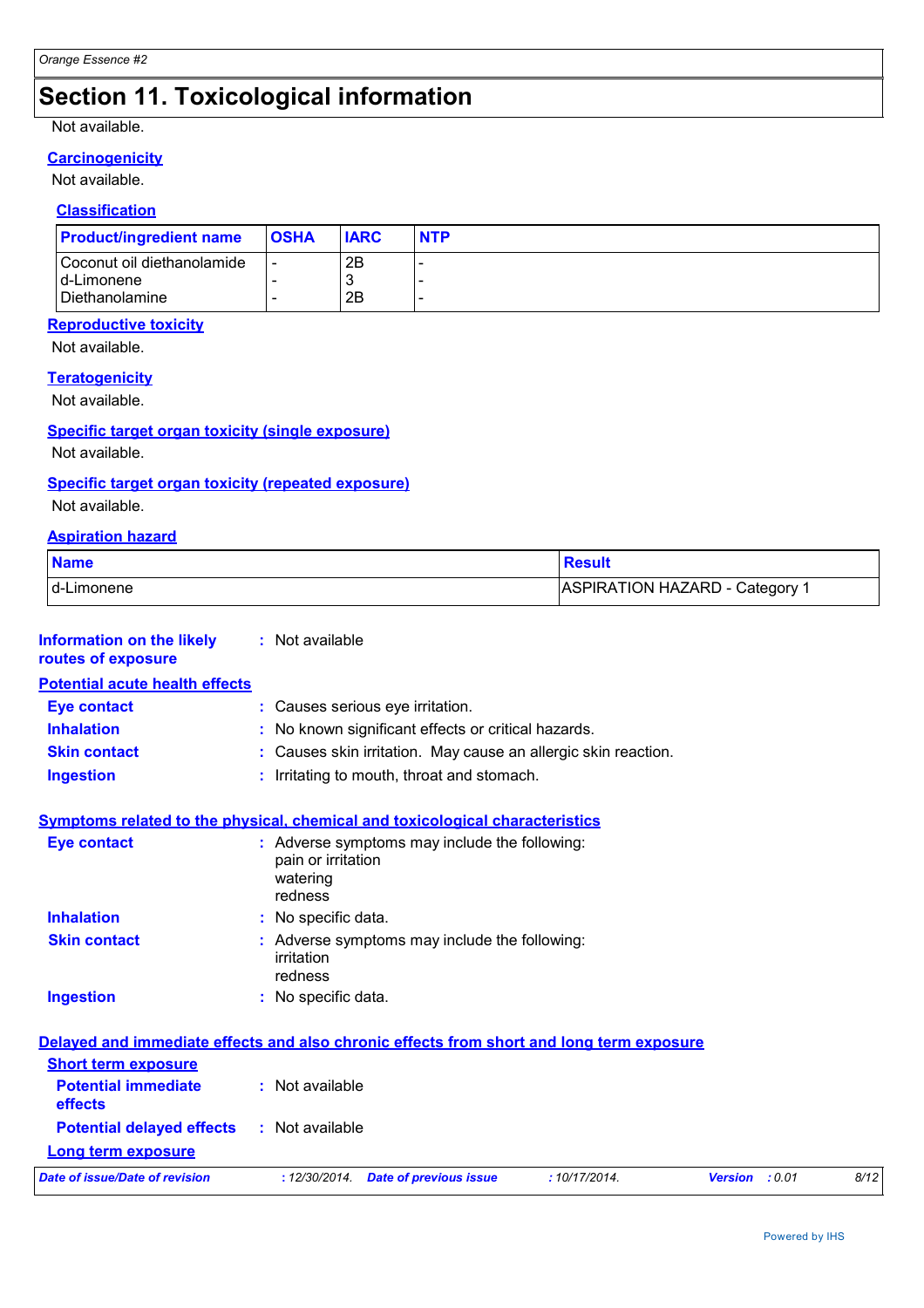# **Section 11. Toxicological information**

| <b>Potential immediate</b><br><b>effects</b> | : Not available                                                                                          |  |
|----------------------------------------------|----------------------------------------------------------------------------------------------------------|--|
| <b>Potential delayed effects</b>             | : Not available                                                                                          |  |
| <b>Potential chronic health effects</b>      |                                                                                                          |  |
| Not available.                               |                                                                                                          |  |
| <b>General</b>                               | : Once sensitized, a severe allergic reaction may occur when subsequently exposed to<br>very low levels. |  |
| <b>Carcinogenicity</b>                       | : Suspected of causing cancer. Risk of cancer depends on duration and level of<br>exposure.              |  |
| <b>Mutagenicity</b>                          | : No known significant effects or critical hazards.                                                      |  |
| <b>Teratogenicity</b>                        | : No known significant effects or critical hazards.                                                      |  |
| <b>Developmental effects</b>                 | : No known significant effects or critical hazards.                                                      |  |
| <b>Fertility effects</b>                     | : No known significant effects or critical hazards.                                                      |  |

#### **Numerical measures of toxicity**

#### **Acute toxicity estimates**

| <b>Route</b> | <b>ATE value</b> |
|--------------|------------------|
| Oral         | 17706.4 mg/kg    |
| Dermal       | 50302.2 mg/kg    |

# **Section 12. Ecological information**

#### **Toxicity**

| <b>Product/ingredient name</b> | <b>Result</b>                     | <b>Species</b>                                                               | <b>Exposure</b> |
|--------------------------------|-----------------------------------|------------------------------------------------------------------------------|-----------------|
| d-Limonene                     | Acute EC50 421 µg/l Fresh water   | Daphnia - Daphnia magna                                                      | 48 hours        |
|                                | Acute EC50 688 µg/l Fresh water   | Fish - Pimephales promelas -<br>Juvenile (Fledgling, Hatchling,<br>Weanling) | 96 hours        |
| Diethanolamine                 | Acute EC50 12 mg/l Fresh water    | Algae - Pseudokirchneriella<br>subcapitata                                   | 96 hours        |
|                                | Acute LC50 28800 µg/l Fresh water | Crustaceans - Ceriodaphnia<br>dubia - Neonate                                | 48 hours        |
|                                | Acute LC50 2150 µg/l Fresh water  | Daphnia - Daphnia pulex                                                      | 48 hours        |
|                                | Acute LC50 100 mg/l Fresh water   | Fish - Pimephales promelas -<br>Juvenile (Fledgling, Hatchling,<br>Weanling) | 96 hours        |

#### **Persistence and degradability**

Not available.

#### **Bioaccumulative potential**

| <b>Product/ingredient name</b> | $LogP_{ow}$ | <b>BCF</b> | <b>Potential</b> |
|--------------------------------|-------------|------------|------------------|
| Id-Limonene                    | 4.38        | 1022       | high             |
| Diethanolamine                 | $-1.43$     |            | low              |

#### **Mobility in soil**

| Date of issue/Date of revision | : 12/30/2014 Date of previous issue | : 10/17/2014. | <b>Version</b> : 0.01 | 9/12 |
|--------------------------------|-------------------------------------|---------------|-----------------------|------|
|                                |                                     |               |                       |      |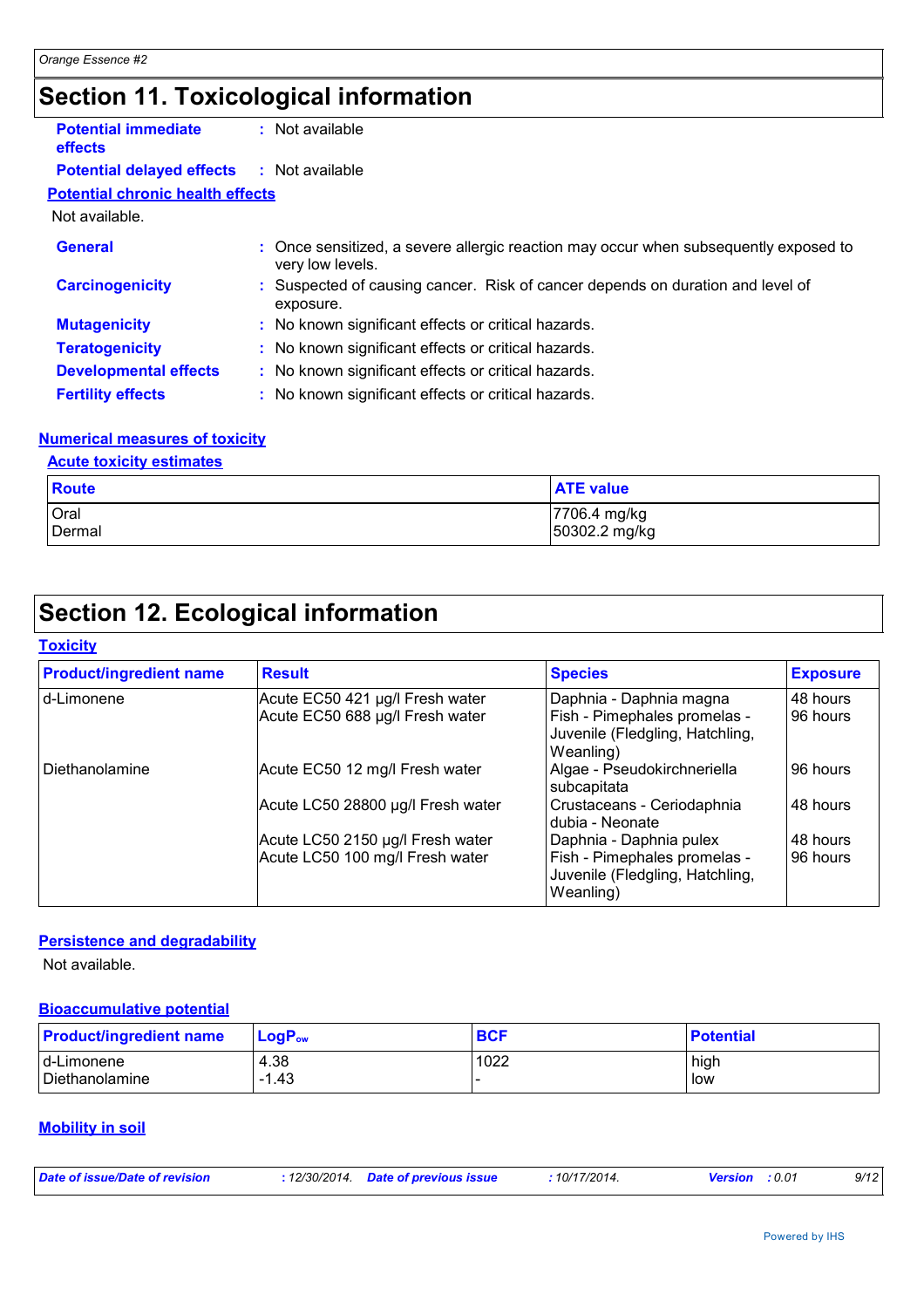## **Section 12. Ecological information**

**Soil/water partition coefficient (KOC)**

**:** Not available

#### **Other adverse effects** : No known significant effects or critical hazards.

### **Section 13. Disposal considerations**

The generation of waste should be avoided or minimized wherever possible. Disposal of this product, solutions and any by-products should at all times comply with the requirements of environmental protection and waste disposal legislation and any regional local authority requirements. Dispose of surplus and non-recyclable products via a licensed waste disposal contractor. Waste should not be disposed of untreated to the sewer unless fully compliant with the requirements of all authorities with jurisdiction. Waste packaging should be recycled. Incineration or landfill should only be considered when recycling is not feasible. This material and its container must be disposed of in a safe way. Care should be taken when handling emptied containers that have not been cleaned or rinsed out. Empty containers or liners may retain some product residues. Vapor from product residues may create a highly flammable or explosive atmosphere inside the container. Do not cut, weld or grind used containers unless they have been cleaned thoroughly internally. Avoid dispersal of spilled material and runoff and contact with soil, waterways, drains and sewers. **Disposal methods :**

### **Section 14. Transport information**

|                                         | <b>DOT Classification</b>                                                                 | <b>IMDG</b>                                                                                     | <b>IATA</b>                                                                                     |
|-----------------------------------------|-------------------------------------------------------------------------------------------|-------------------------------------------------------------------------------------------------|-------------------------------------------------------------------------------------------------|
| <b>UN number</b>                        | Not regulated                                                                             | Not regulated                                                                                   | Not regulated                                                                                   |
| <b>UN proper shipping</b><br>name       |                                                                                           |                                                                                                 |                                                                                                 |
| <b>Transport hazard</b><br>class(es)    |                                                                                           |                                                                                                 |                                                                                                 |
| <b>Packing group</b>                    | ٠                                                                                         |                                                                                                 |                                                                                                 |
| <b>Environmental</b><br><b>hazards</b>  | No.                                                                                       | No.                                                                                             | No.                                                                                             |
| <b>Additional</b><br><i>information</i> | No sustained combustion<br>under required test<br>conditions listed in DOT<br>173.120(3). | No sustained combustion<br>under required test<br>conditions listed in IMDG<br>Chapter 2.3.1.3. | No sustained combustion<br>under required test<br>conditions listed in IATA<br>Chapter 3.3.1.3. |

#### **Special precautions for user : Transport within user's premises:** always transport in closed containers that are upright and secure. Ensure that persons transporting the product know what to do in the event of an accident or spillage.

**Transport in bulk according :** Not available. **to Annex II of MARPOL 73/78 and the IBC Code**

|  | Date of issue/Date of revision |  |
|--|--------------------------------|--|
|--|--------------------------------|--|

*Date of issue/Date of revision* **:** *12/30/2014. Date of previous issue : 10/17/2014. Version : 0.01 10/12*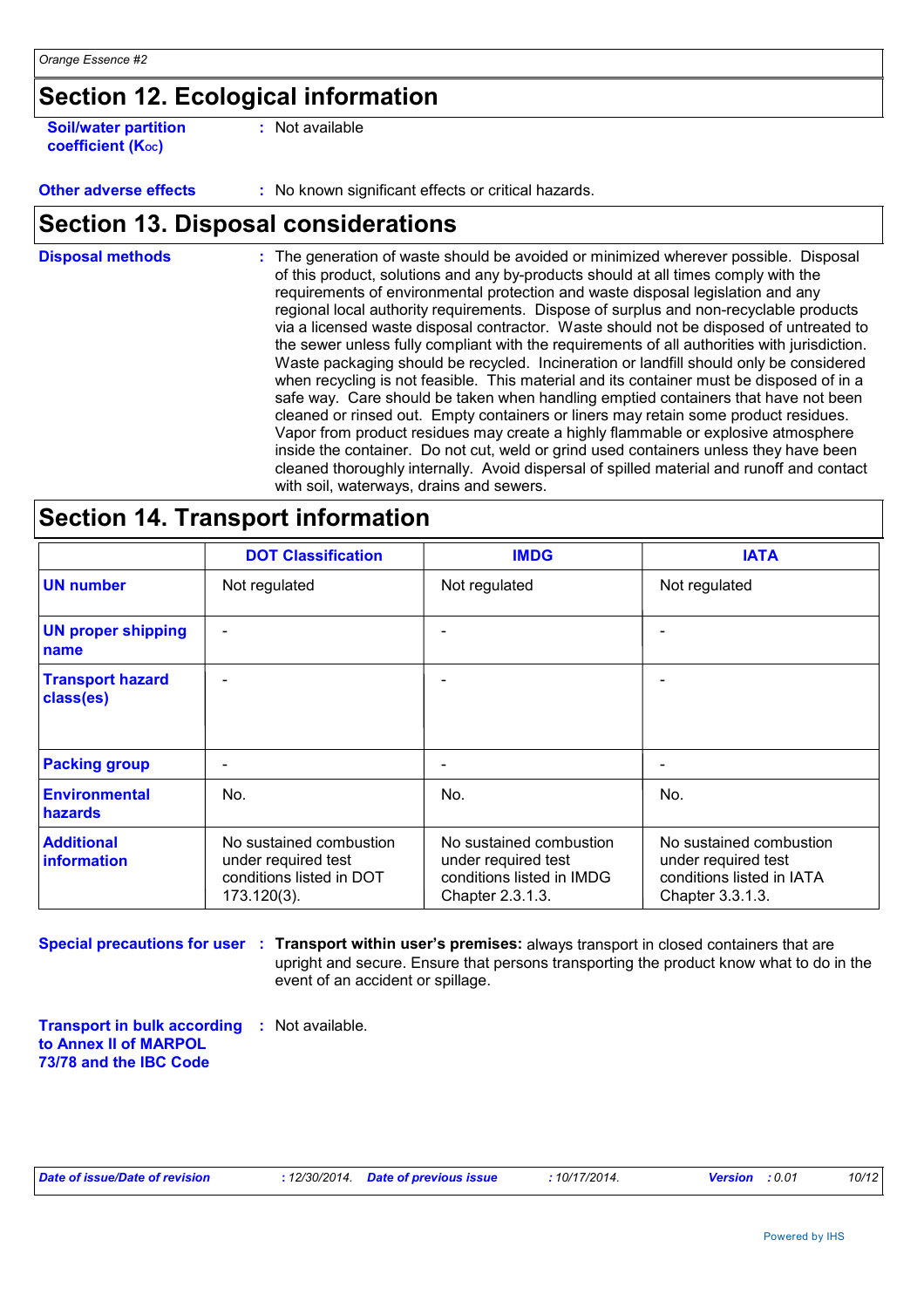### **Section 15. Regulatory information**

**U.S. Federal regulations**

**: United States inventory (TSCA 8b)**: All components are listed or exempted.

| <b>Clean Air Act Section 112</b> | : Not listed |
|----------------------------------|--------------|
|----------------------------------|--------------|

#### **(b) Hazardous Air Pollutants (HAPs)**

# **SARA 311/312**

**Classification :** Fire hazard Immediate (acute) health hazard Delayed (chronic) health hazard

#### **Composition/information on ingredients**

| <b>Name</b>                          | $\frac{9}{6}$ | <b>Fire</b> | <b>Sudden</b><br><b>hazard</b> release of<br><b>pressure</b> | <b>Reactive</b> | <b>Immediate</b><br>(acute)<br>health<br>hazard | <b>Delayed</b><br>(chronic)<br>health<br>hazard |
|--------------------------------------|---------------|-------------|--------------------------------------------------------------|-----------------|-------------------------------------------------|-------------------------------------------------|
| Coconut oil diethanolamide           | $10 - 30$     | INo.        | No.                                                          | No.             | Yes.                                            | Yes.                                            |
| d-Limonene                           | $5 - 10$      | Yes.        | No.                                                          | No.             | Yes.                                            | No.                                             |
| 4-Nonylphenol, branched, ethoxylated | $5 - 10$      | INo.        | No.                                                          | No.             | Yes.                                            | No.                                             |
| Diethanolamine                       | $0 - 1$       | No.         | No.                                                          | No.             | Yes.                                            | Yes.                                            |

#### **State regulations**

#### **California Prop. 65**

**WARNING:** This product contains a chemical known to the State of California to cause cancer.

| Ingredient name              | <b>Cancer</b> | <b>Reproductive</b> | No significant risk<br><b>level</b> | <b>Maximum</b><br>acceptable dosage<br>level |
|------------------------------|---------------|---------------------|-------------------------------------|----------------------------------------------|
| l Coconut oil diethanolamide | Yes.          | No.                 | No.                                 | INo.                                         |
| Diethanolamine               | Yes.          | No.                 | No.                                 | INo.                                         |

#### **International regulations**

**Canada inventory :** All components are listed or exempted.

### **Section 16. Other information**

**Hazardous Material Information System (U.S.A.)**



**Caution: HMIS® ratings are based on a 0-4 rating scale, with 0 representing minimal hazards or risks, and 4 representing significant hazards or risks Although HMIS® ratings are not required on SDSs under 29 CFR 1910. 1200, the preparer may choose to provide them. HMIS® ratings are to be used with a fully implemented HMIS® program. HMIS® is a registered mark of the National Paint & Coatings Association (NPCA). HMIS® materials may be purchased exclusively from J. J. Keller (800) 327-6868.**

**The customer is responsible for determining the PPE code for this material.**

**National Fire Protection Association (U.S.A.)**



| Date of issue/Date of revision | : 12/30/2014 Date of previous issue | 10/17/2014. | <b>Version</b> : 0.01 | 11/12 |
|--------------------------------|-------------------------------------|-------------|-----------------------|-------|
|--------------------------------|-------------------------------------|-------------|-----------------------|-------|